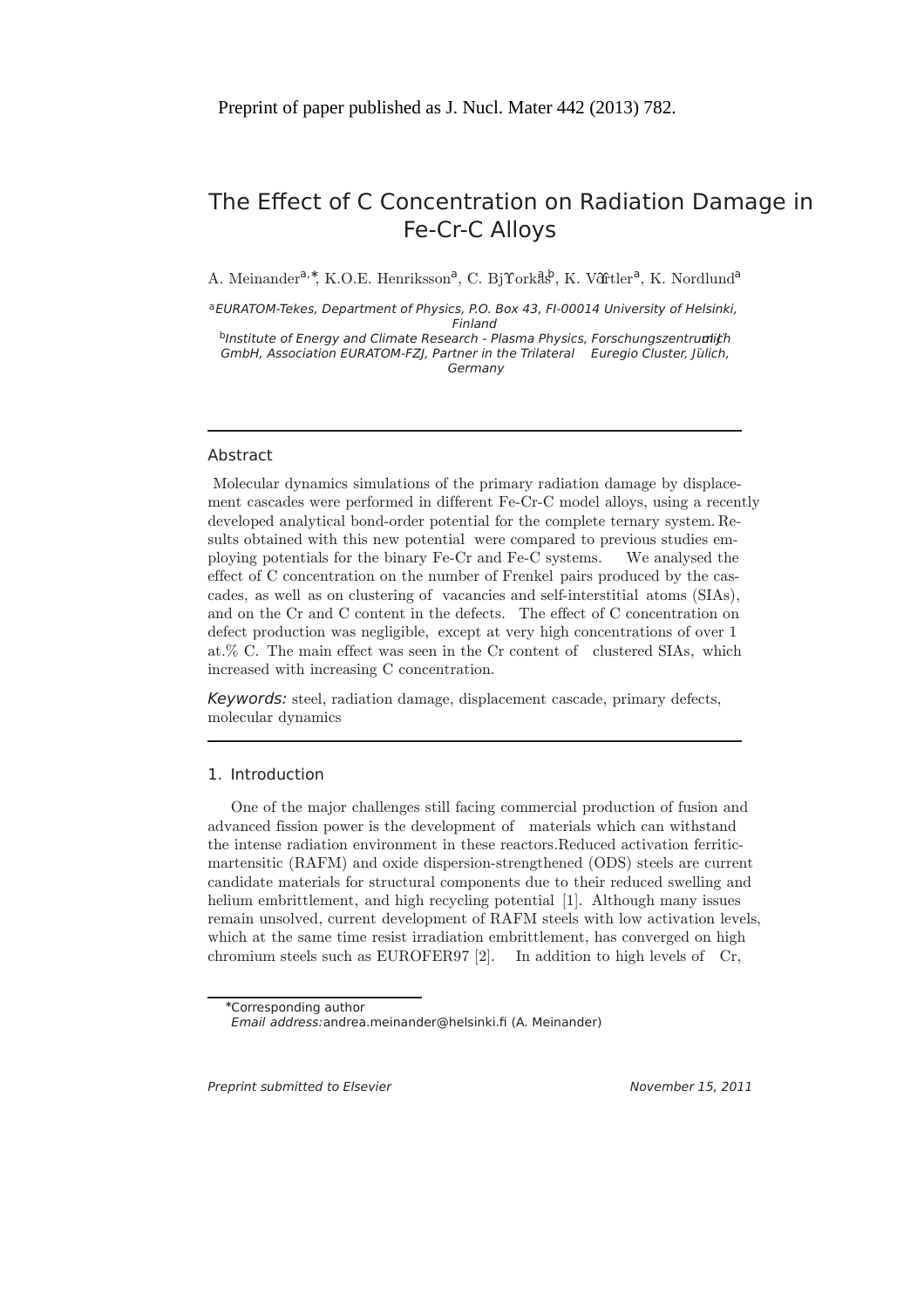EUROFER97 also contains  $0.5 \text{ at. } \%$  C, occurring partly in the form of carbide inclusions [3].

Development of optimal structural materials is made difficult by the current lack of testing facilities which could fully mimic the conditions in a working fusion power plant. Thus experimental results have to be extrapolated to the correct conditions. Correct predictions are dependent on a thorough understanding of the basic mechanisms occurring within the material.Insight into the atomic processes leading to swelling and embrittlement can be gained through multi-scale computer simulations.

An important step in the modelling process is given by molecular dynamics (MD) simulations of primary radiation damage in model alloys. Radiation effects have been extensively simulated in pure iron (Fe) [4], and some simulation studies have also been performed in binary systems such as FeC and FeCr.For instance, it is known that the presence of Cr has an effect on the behaviour of cascades in steels [5, 6], while, on the other hand, the presence of C by itself has not been observed to have an effect up to a concentration of 1 at.% C [7]. However, the mechanisms governing radiation damage in FeCrC have not previously been explored with molecular dynamics methods, mainly due to the lack of an inter-atomic potential describing the complete ternary system.

In this article we study the combined effect of Cr and C on primary cascade damage in bcc-Fe (ferrite), including concentrations of C up to  $5$  at. Although the equilibrium solubility level of C in ferrite at 300 K is of the order of  $10^{-12}$ wt%  $[8]$ , non-equilibrium systems may contain higher concentrations. Hence, it is of interest to explore how higher concentrations affect the behaviour of radiation damage cascades. We examine how a recently developed inter-atomic bond-order potential for the ternary Fe-Cr-C system [9] describes the damage. The potential is developed for simulations in stainless steels and, e.g., reproduces the mechanical and thermodynamic properties of most Fe and Cr carbides as well as simple C and Cr defects in Fe.

#### 2. Methods and analysis

Molecular dynamics simulations of cascades initiated by 1 keV and 5 keV recoils in Fe-x%Cr-y%C were carried out for all combinations of 5 and 10% Cr, with C concentrations between 0 and 5 at.%. For each case 50 cascades were simulated. In addition, 10 cascades each were also simulated in pure Fe, Fe-0.5%C and Fe-1%C, as well as 20 cascades in Fe5%C, for comparison to other potentials. The classical molecular dynamics [10] code PARCAS [11] was used for all simulations.

The analytical bond-order (ABOP) [12] potential used in this study was recently developed especially for simulating stainless steels. It uses previously existing, well-tested parametrizations for Fe-Fe [13, 14] and C-C [15, 16] interactions. New Cr-Cr, Fe-Cr, Fe-C and Cr-C potentials have been fitted to density-functional theory (DFT) and experimental results. Details of the fitting process and properties of the potential can be found in Ref. [9]. Amongst other things, the combined potential correctly reproduces the mixing energy curve for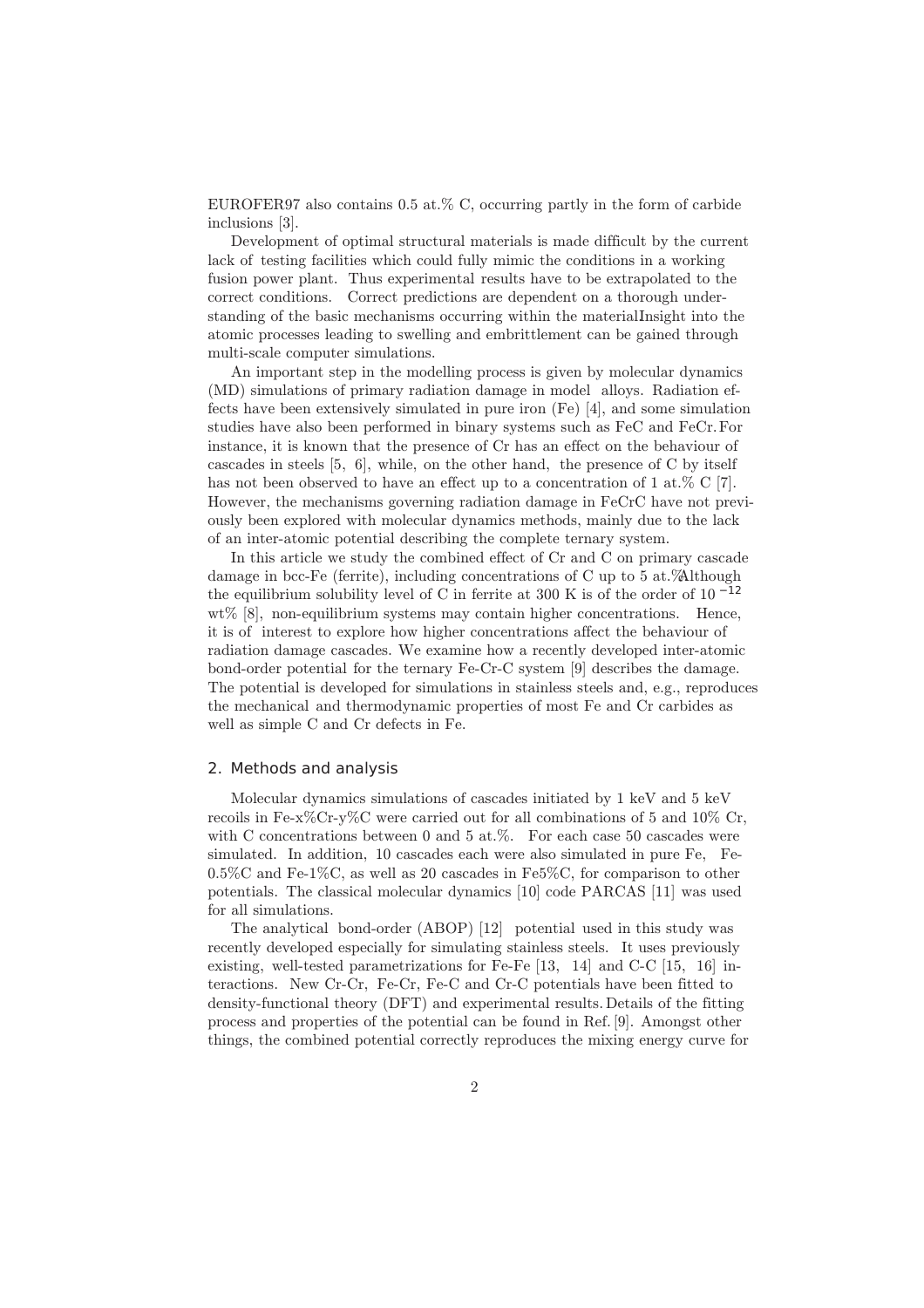Fe-Cr [17], in particular the negative mixing energies for low Cr concentrations. In addition, it gives a good description of all carbides considered to be important in stainless steels, in particular the thermal metastability of cementite.

Simulations were performed in cubic samples of 42 lattice unit cells to a side, with periodic boundaries. The cells were constructed by creating a perfect bcc lattice of Fe, then randomly changing Fe atoms to Cr with a probability corresponding to 5 or 10% Cr. C interstitials were randomly added to octahedral sites, the defect configuration with lowest formation energy, to achieve the desired C concentrations. For each cascade a different cell was created, then thermally equilibrated for 10 ps at 300 K. The cell was held at zero pressure during equilibration, using Berendsen pressure control [18].

After equilibration an Fe primary knock-on atom (PKA) was picked near the centre of the cell, and given a velocity corresponding to the desired 1 or 5 keV recoil energy, in a random direction.Cascades from 1 keV PKAs were allowed to evolve for 15 ps, while 5 keV cascades were run for 20 p $\mathbb{R}$  he simulation cell was held at constant volume during the cascade, and the temperature of the atoms within 3 Å of the boundaries was scaled using Berendsen temperature control [18], with a time constant of 100 fs.Previous studies [19] show that temperature scaling at the borders does not affect results as compared to methods which do not employ scaling.

In addition, the edges of the cell were monitored for atoms with energy above 10 eV, to guarantee that the cascades did not overlap with themselves. In the event of an atom with kinetic energy greater than 10 eV reaching a cell boundary, the simulation was aborted and a different PKA further away from that side was given the same velocity, in the same direction, and the cascade was redone. For recoils of 5 keV roughly one third of all runs were redone, while all 1 keV cascades stayed well within the cell borders.

No electronic stopping was used for consistency with previous simulations [19, 6].

The evolution of cascades was studied by analysing snapshots taken at 0.1 ps intervals for the first  $2$  ps, and at longer intervals for the rest of the run Defects were calculated by centering a Wigner-Seitz (WS) cell on each lattice site, and counting the number of atoms within each cell. A multiply occupied cell was interpreted as a self-interstitial configuration, while an empty cell indicated a vacancy. All C atoms were disregarded in the initial defect analysis.

In the cases with  $3\%$  or  $5\%$  C and  $10\%$  Cr, a small number of isolated Frenkel pairs were produced during equilibration. This indicates that, at least within the current interatomic potential, the lattice starts to locally destabilize when high C and Cr concentrations are in close vicinity of each other. This implies that the "Frenkel pair" numbers obtained for the 3 at.% and 5 at.% C cells are not a reliable measure of the number of point defects, but rather reflect an effective measure of the volume of materials subject to a phase transition (in a similar manner as Wigner-Seitz analysis can be used to estimate the volume of amorphized material in semiconductors [20]). However, the cascade simulations described below show that overall the lattice is still stable, as most of the initial damage recombines. The numbers were on average  $56 \circ 0.5$  and  $31 \circ 2$  Frenkel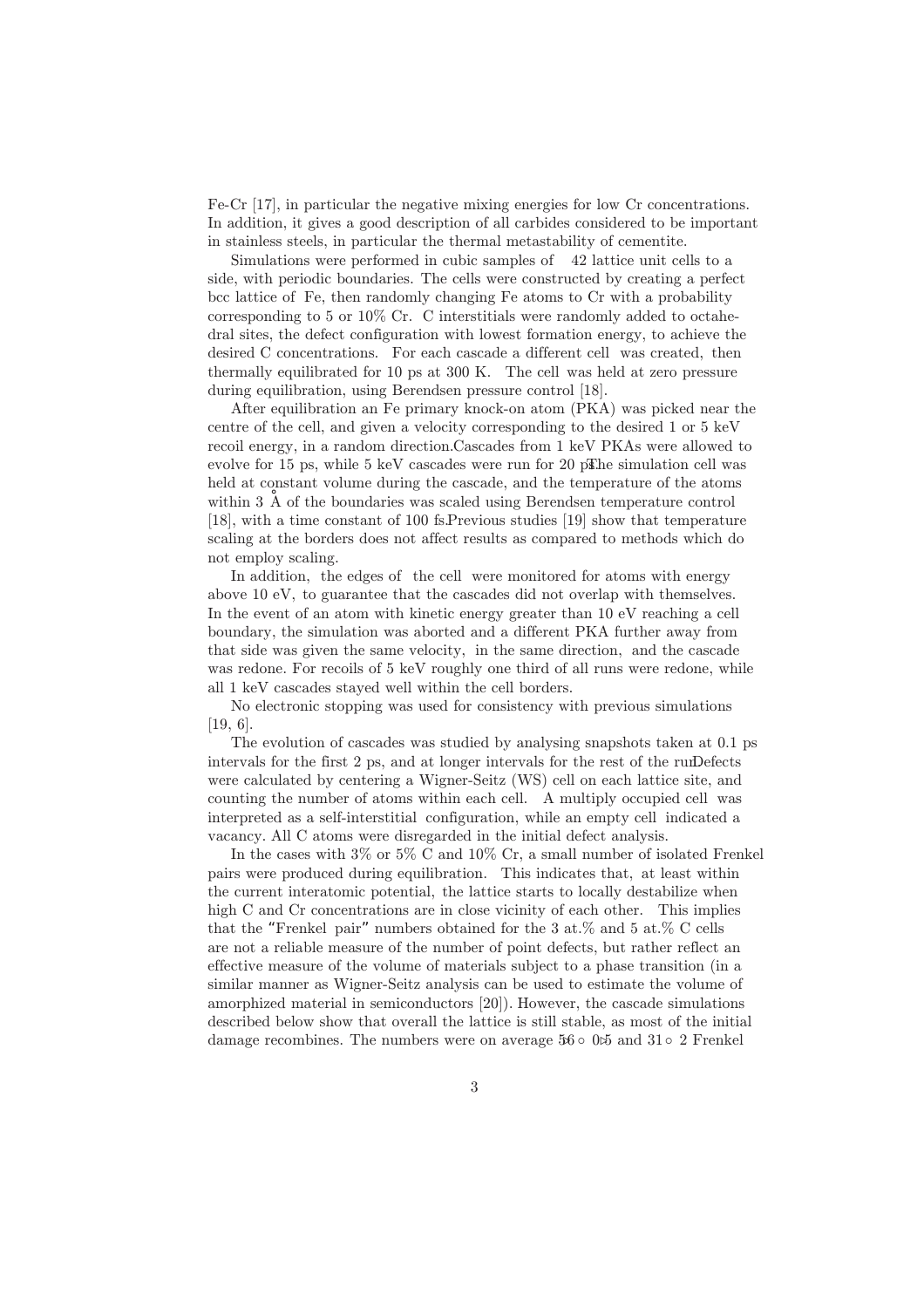pairs in 3% and 5% C, respectively. These amounts were subtracted from the final damage count for the concentrations in question.

A defect was considered as belonging to a cluster if it was within a certain cut-off radius from at least one other atom in the cluster. The bcc second nearest neighbour distance was used as the cut-off radius for SIA clusters, while clustering of vacancies was calculated using the third nearest neighbour distance as cut-off. These cut-off radii conform to those used in previous studies of damage in FeCr [5, 19, 6].

The Cr content in SIAs was determined by counting the number of Cr atoms out of all atoms found in multiply occupied WS cells. This fraction was then divided by the percentage of Cr in the matrix, giving the Cr concentration relative to the stoichiometry of the cell. The amount of Cr in clustered defects was calculated in the same way, counting only atoms contained in clusters of 5 defects or more. This analysis was done on the final atom configuration, and included all defects, also those appearing during equilibration.

The amount of C in defects was calculated as the fraction of vacancies, and of Fe and Cr SIAs, which were adjacent to C atoms out of the total number of vacancies and SIAs, respectively. Again, this was divided by the concentration of C in the matrix, for a relative C concentration.A defect was counted as being adjacent to a C atom if one or more C atoms were within nearest neighbour distance from the centre of the WS defect cell.

# 3. Results and discussion

## 3.1. Collision cascades

In order to determine whether simulation times of 15 ps was enough for 1 keV cascades, 6 test runs were performed for 30 ps. The results showed no change in defect numbers, within the statistical uncertainties, between the times of 15 ps and 30 ps.

From the time development of defects shown in Figure 1, one can see that the cascades develop and recombine, as is usual for metals [20]. In particular, recombination can be seen to occur with the same time profile at all levels of C included in this study, although the remaining defects are more numerous at higher concentrations. The number of defects fluctuates strongly in Fe-10%Cr-5%C, but these fluctuations are evened out when averaged over different runs. An average over 20 cascades is also shown in Figure 1.

The sequence of snapshots in Figure 2 shows a slice of the simulation cell during a 5 keV cascade in Fe-5%Cr-0.3%C. One can see development of the initial heat spike, and subsequent recombination of the lattice, with a few defects remaining. The larger darker spheres represent Cr, while the smallest darkest spheres are C.

## 3.2. Primary damage

#### 3.2.1.Defect numbers

Figure 3 shows the number of surviving Frenkel pairs as a function of C concentration. Results from Refs [19] and [6] for FeCr have been added for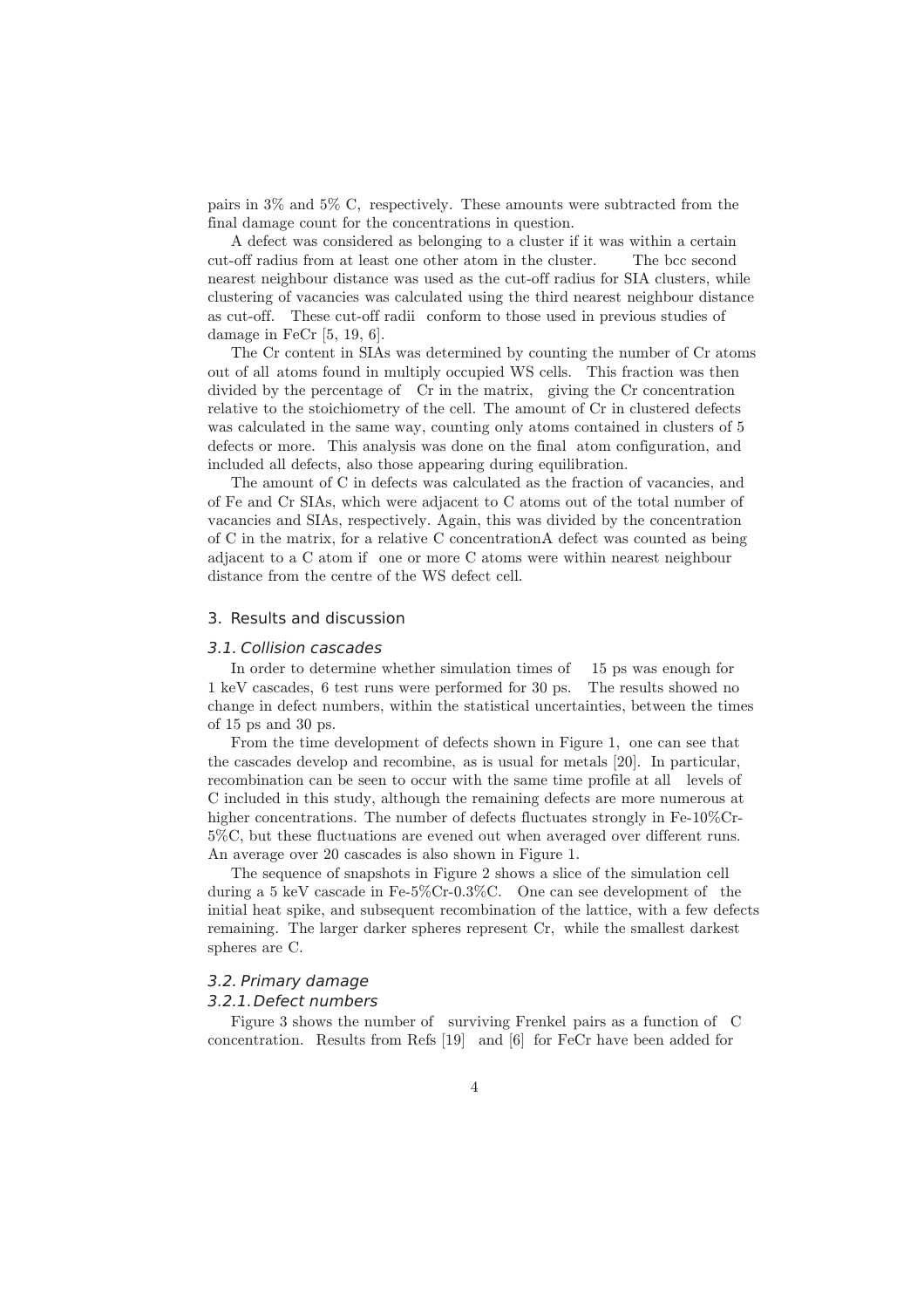

Figure 1: (Color online) The number of Frenkel pairs occuring during a selection of keV cascades as a function of timeDefects are calculated from single cascades addition the average over 20 cascades in Fe-10%Cr-5%C is also shown.

direct comparison. For the binary FeCr system with 5% Cr, recoils at 1 and 5 keV produce defect numbers in accordance with the earlier results. Also the number of Frenkel pairs produced in Fe-10%Cr at 1 keV are consistent with previous results. On the other hand, with this potential a clear increase (about a factor of three) in defect numbers with increasing Cr concentration is seen in 5 keV cascades, contrary to previous results [6], which showed no increase in defects up to 15% Cr. It should, however, be mentioned, that tests of 15% Cr not included here showed a slight destabilization of the lattice, an effect likely related to the potential.

The addition of C in octahedral positions for concentrations up to 1 at. $%$ has no significant effect on the number of defects, which is in agreement with previous results for the binary FeC system [7].There is no amorphization of the metal up to 1 at.% C, although C in solution is thermodynamically unstable at these concentrations, and in the longer term ought to form cementite precipitates. This, however, does not fully destabilize the lattice, as can be seen from the strong recombination in Fig.1. However, at concentrations above 1 at.% of C there is a clear and fairly strong increase in defect numbers, since the bcc lattice destabilizes locally.

The number of surviving Frenkel pairs in the binary FeC system shows no increase with increasing C concentration, and is in full agreement with previous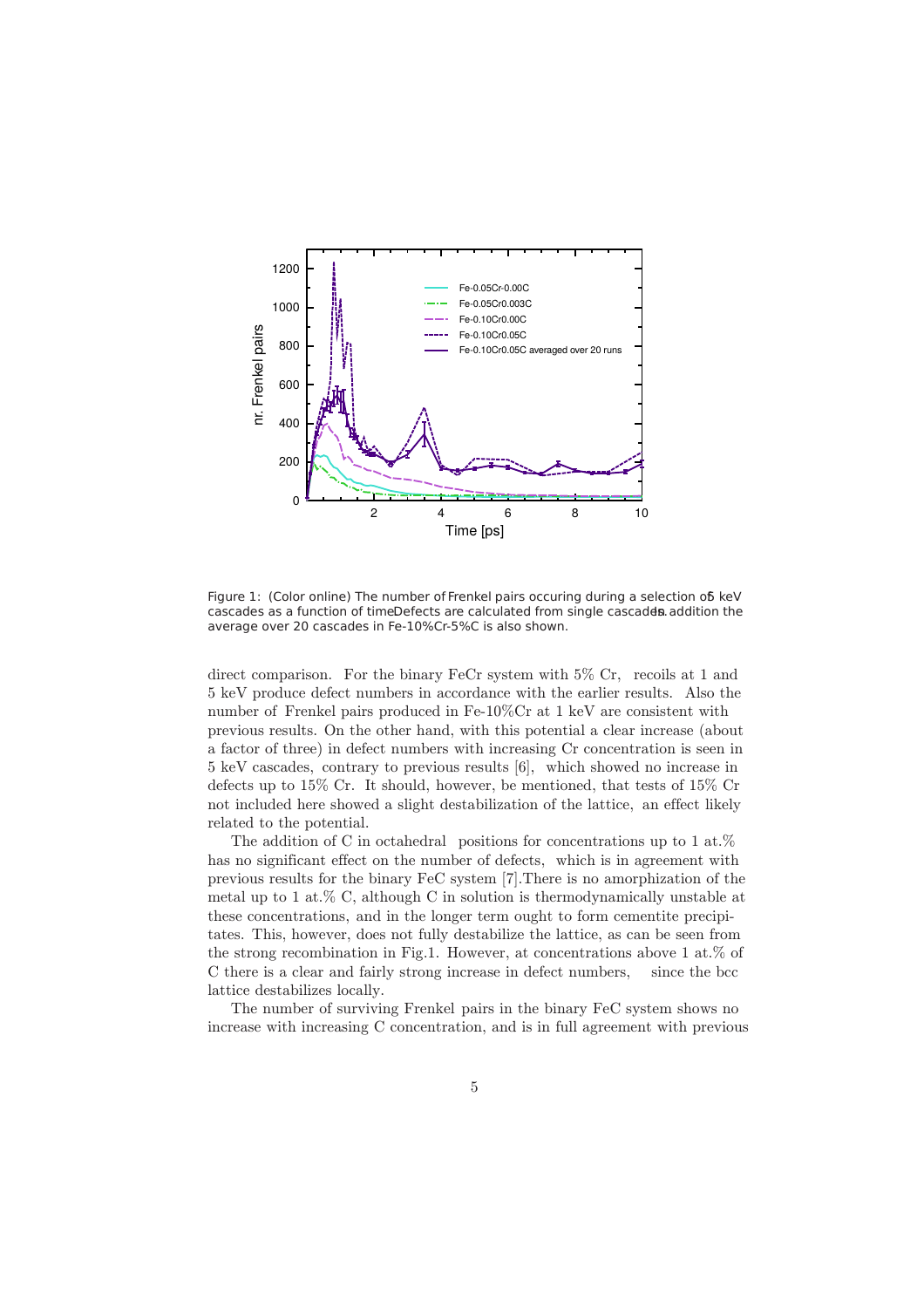results [7].

## 3.2.2.Defect clusters

Formation of vacancy clusters is shown in Fig. 4, where results from Ref. [6] have been added for direct comparison. Vacancy cluster formation in binary FeCr is seen to be independent of Cr content, and similar to that attained in previous studies [5, 19, 6] for 1 keV recoils, within the statistical uncertainties. However, results from 5 keV recoils show a much lower level of vacancy clustering for all concentrations of C and Cr.

SIAs created by 1 keV cascades consist mostly of point defects spread throughout the cascade area, as can be seen in Fig. 5 from the low clustered fraction. However, in 5 keV cascades, clusters of SIAs start to form due to the more intense heat spike. No clear effect of C concentration can be seen.

## 3.3. Cr concentrations in defects

Figure 6 shows the Cr content in SIAs, which increases slightly with increasing energy. No effect of C content can be seen. The Cr content in SIA clusters is shown in Figure 7.Only clusters of 5 or more were considered, for consistency with previous studies [6]. At 1 keV almost no clusters of this size were formed, so results are given only for 5 keV cascades. With  $5\%$  Cr in the matrix, there is a less than stoichiometric level of Cr in the defect clusters, while with 10 % Cr the cluster Cr content reaches the same level as that of the surrounding matrix.

# 3.4. C concentrations in defects

The C content in defects after 5 keV cascades can be seen in Figure 8Many vacancy sites were occupied by C atoms, but an even stronger affinity of C towards Fe and Cr SIAs can be seen, especially at a lower concentration of Cr in the matrix. The content of C in defects is clearly above stoichiometric levels for all concentrations of C, both for vacancies and SIAs. This supports earlier results for the binary FeC system [7]. The level of C content in defects relative to the stoichiometry is the same for all C concentrations, within the statistical uncertainties. A possible effect of Cr concentration can be seen on the C content in both vacancies and SIAs, with a lower C content in vacancies and higher in SIAs at 5% Cr compared to 10% Cr.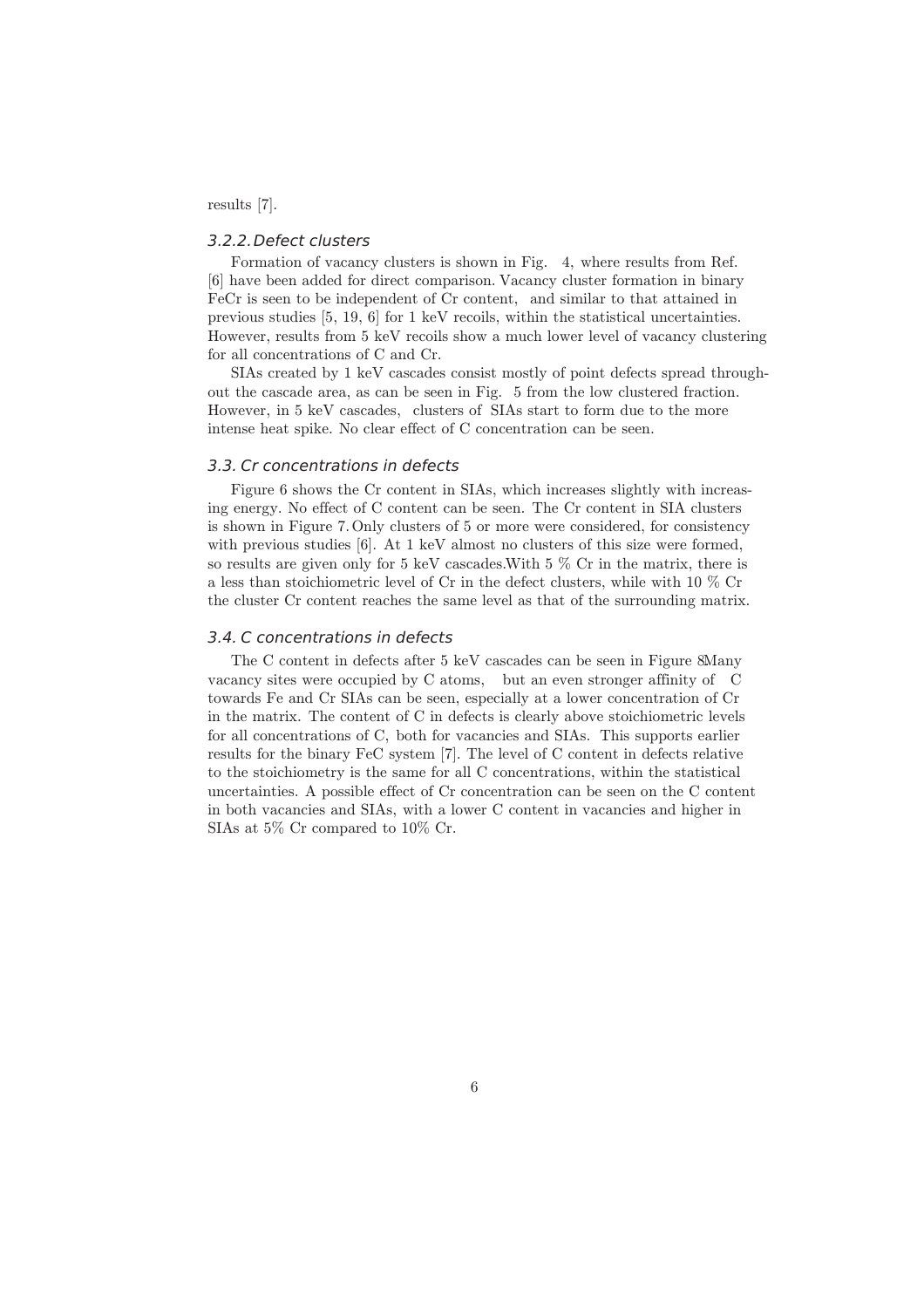

Figure 2: (Color online) Snapshots ofa slice from a simulated 5 keV cascade in Fe-5%Cr-0.3%C. The larger darker spheres represent Cr, while the smallest darkest spheres are C, and the rest are Fe.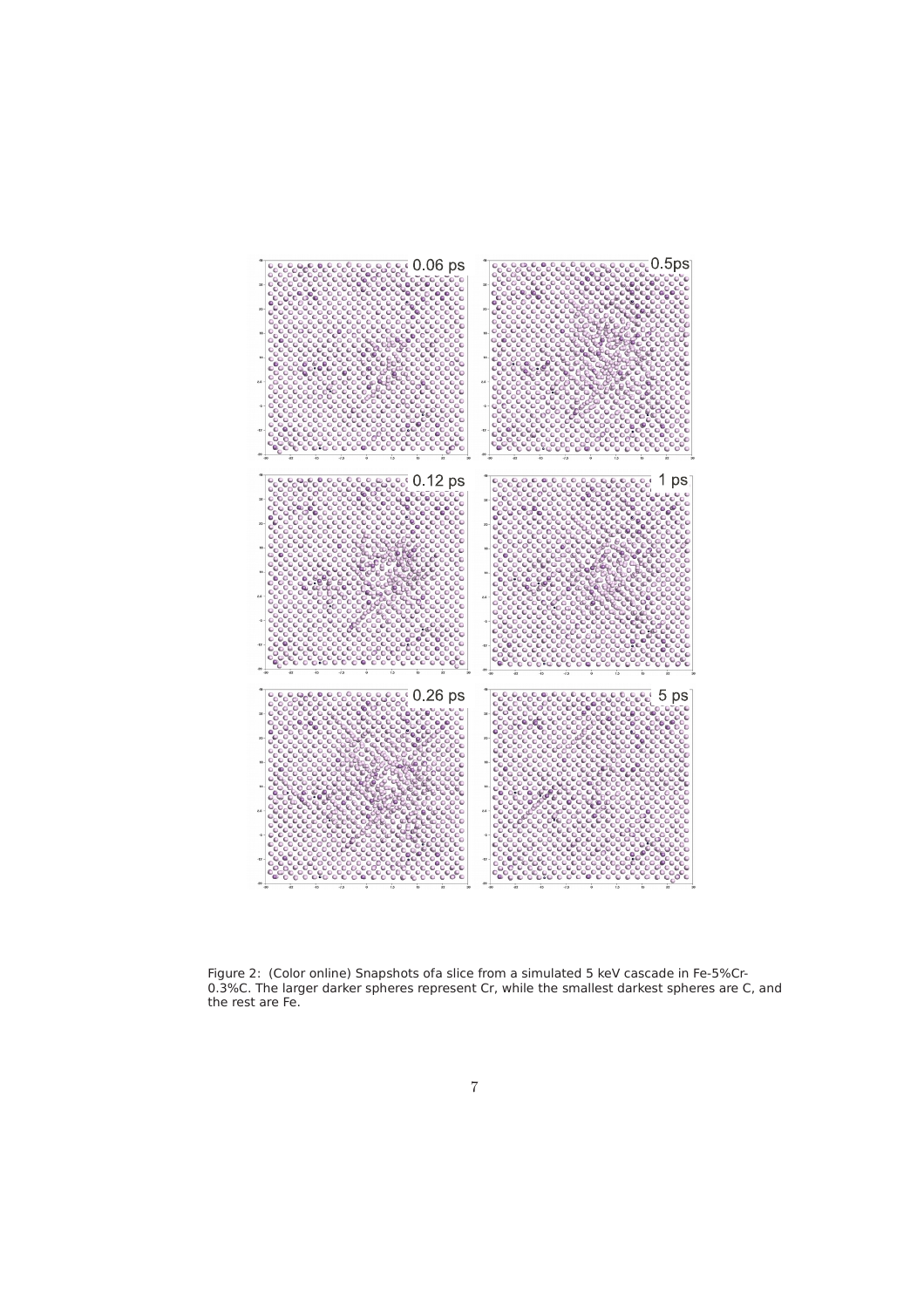

Figure 3: (Color online) The average number of surviving Frenkobirs for cascade energies of 1 keV and 5keV in Fe with 5% and 10% Cr, as a function of atomic C concentration.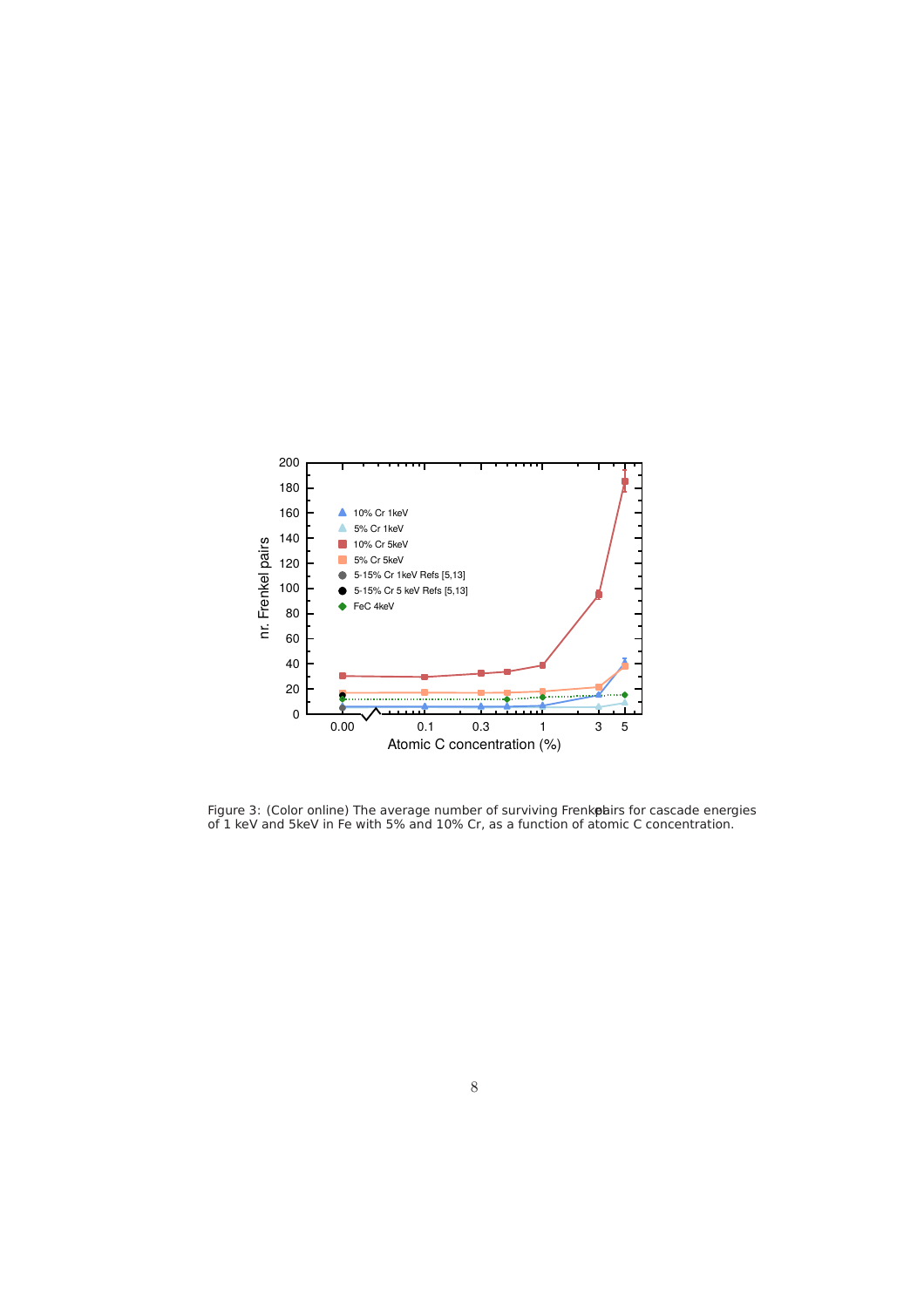

Figure 4: (Color online) The fraction of clustered vacancies obtained from 1 keV and 5 keV cascade simulations in Fe with 5% and  $10\%$  Cr, given as a function of C concentration. error bars are 1σ errors of the average.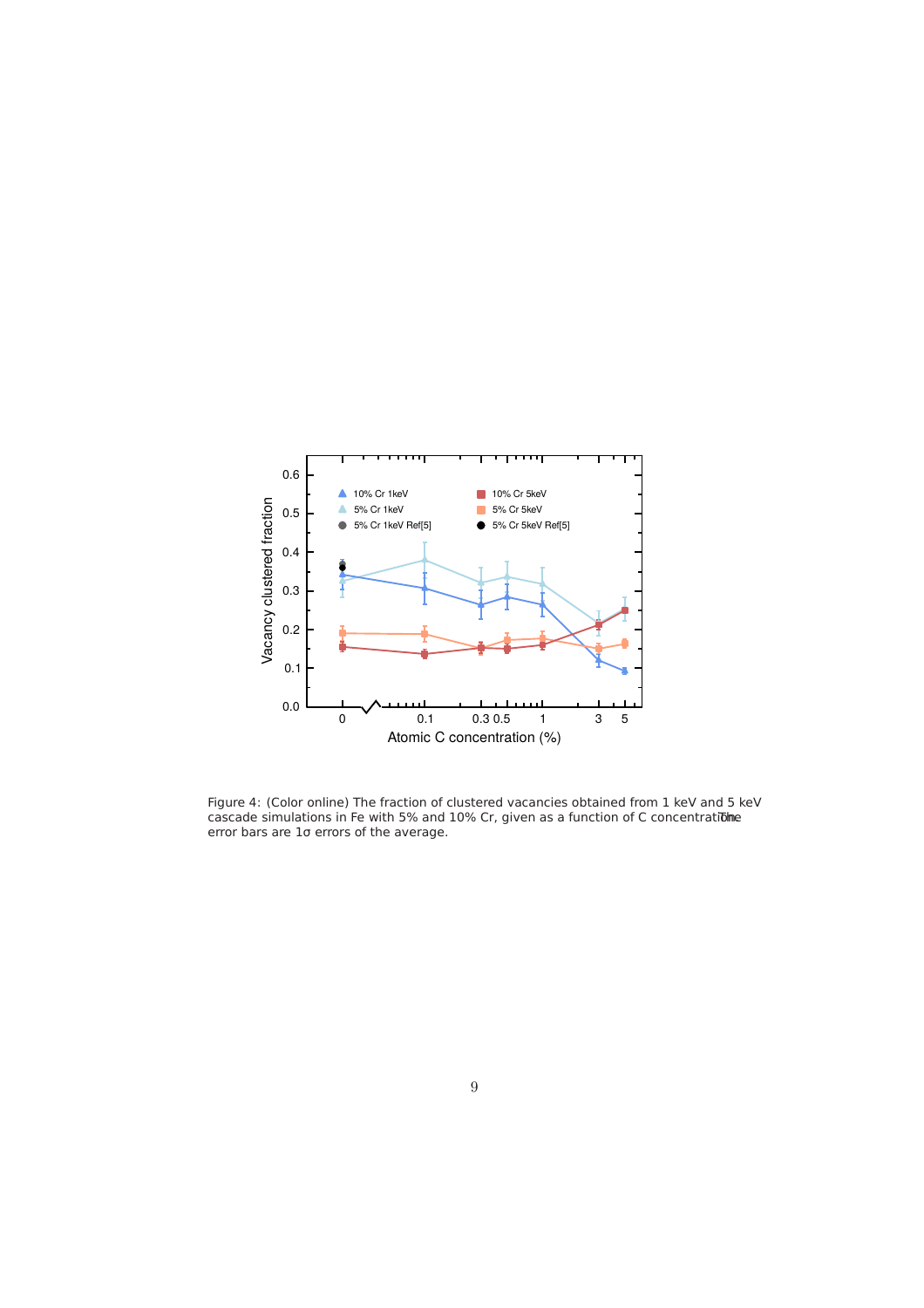

Figure 5: (Color online) The fraction of clustered SIAs obtained from 1 keV and 5 keV cascade simulations in Fe with 5% and 10% Cr, given as a function of C concentratiba.error bars are 1σ errors of the average.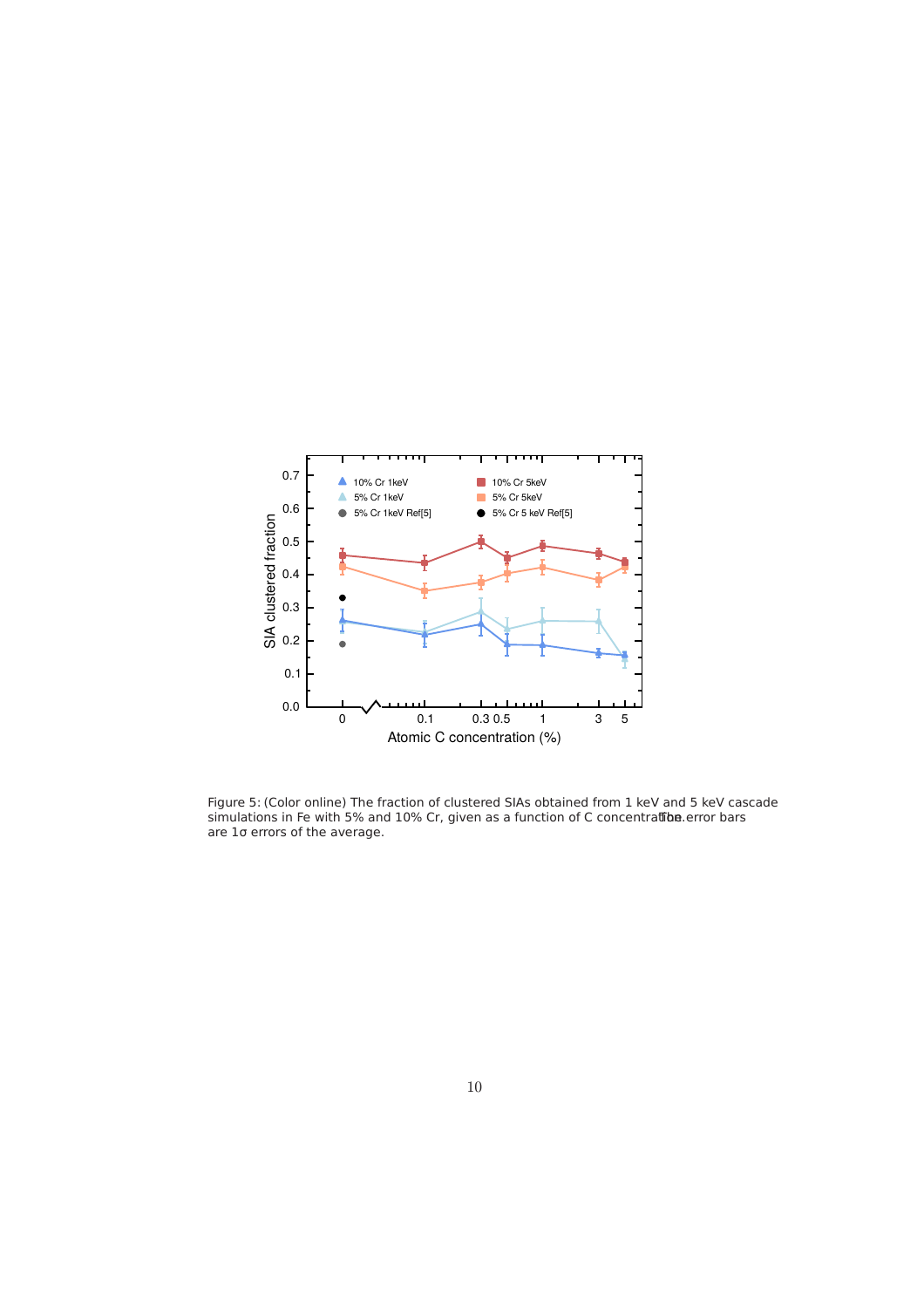

Figure 6: (Color online) Cr content in SIAs relative to the stoichiometric Cr content in the matrix, obtained from 1 keV and 5 keV cascade simulations in Fe with 5% and 10% Cr, given as a function of C concentrationThe error bars are 1o errors of the average.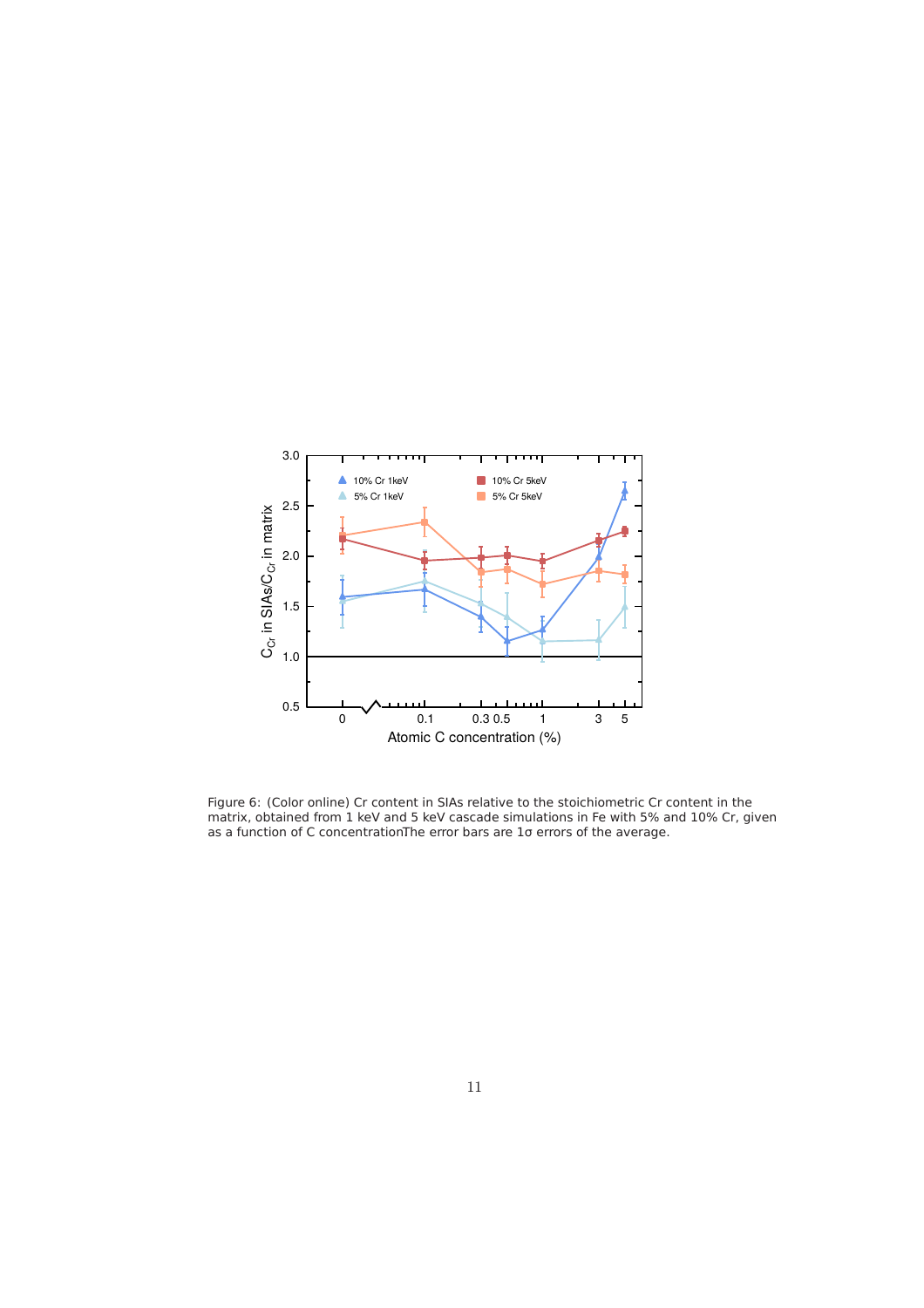

Figure 7: (Color online) Cr content in clusters of SIA larger than 5, from 5 keV cascade simulations in Fe with 5% and 10% Cr. Results are given relative to the stoichiometric Cr content in the matrix.The error bars are 1σ errors of the average.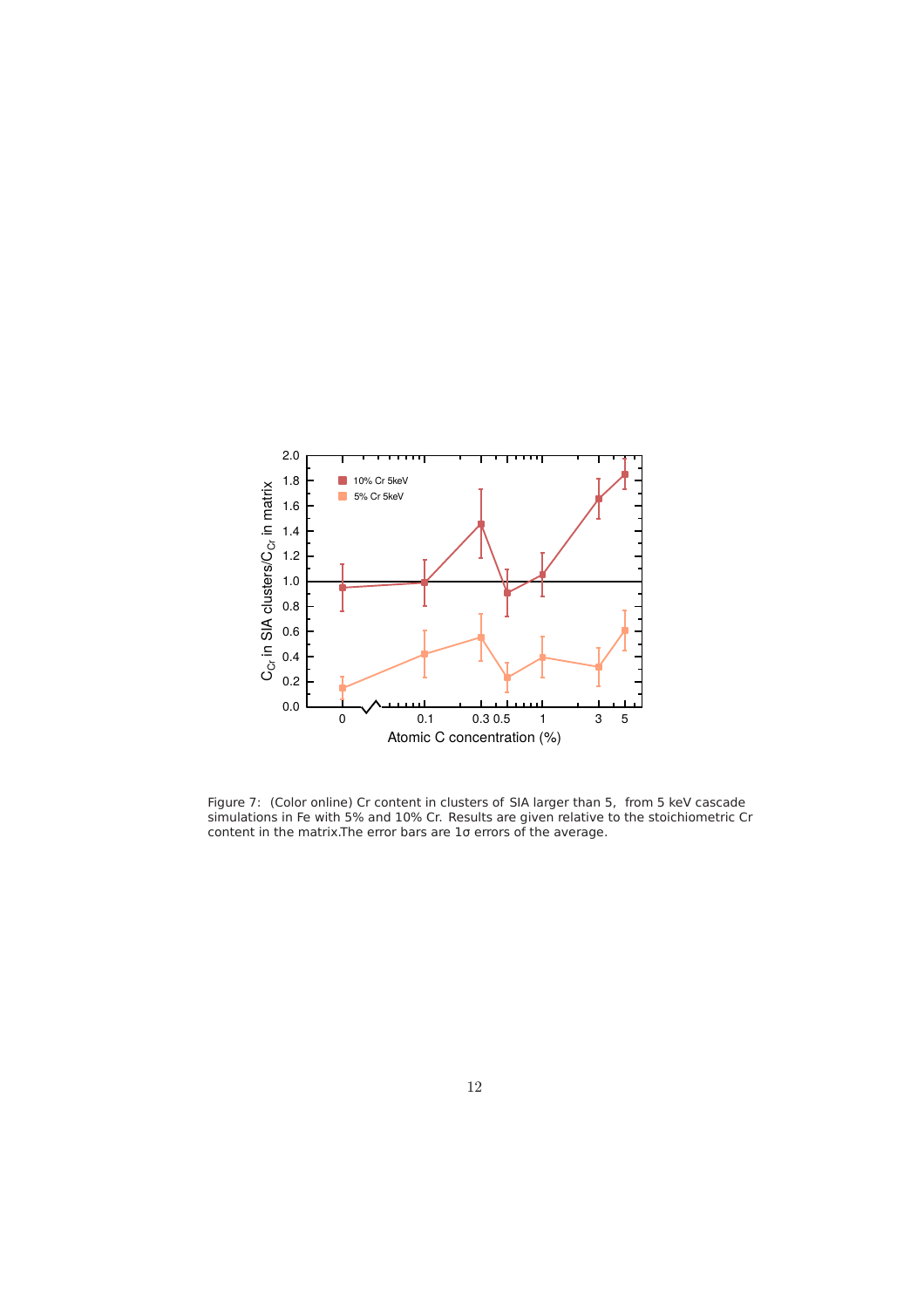

Figure 8: (Color online) Fraction of vacancy and SIA defects with C within nearest neighbor distance, divided by concentration of C in matrikesults from 5 keV cascade simulations in Fe with 5% and 10% Cr. The error bars are 1σ errors of the average.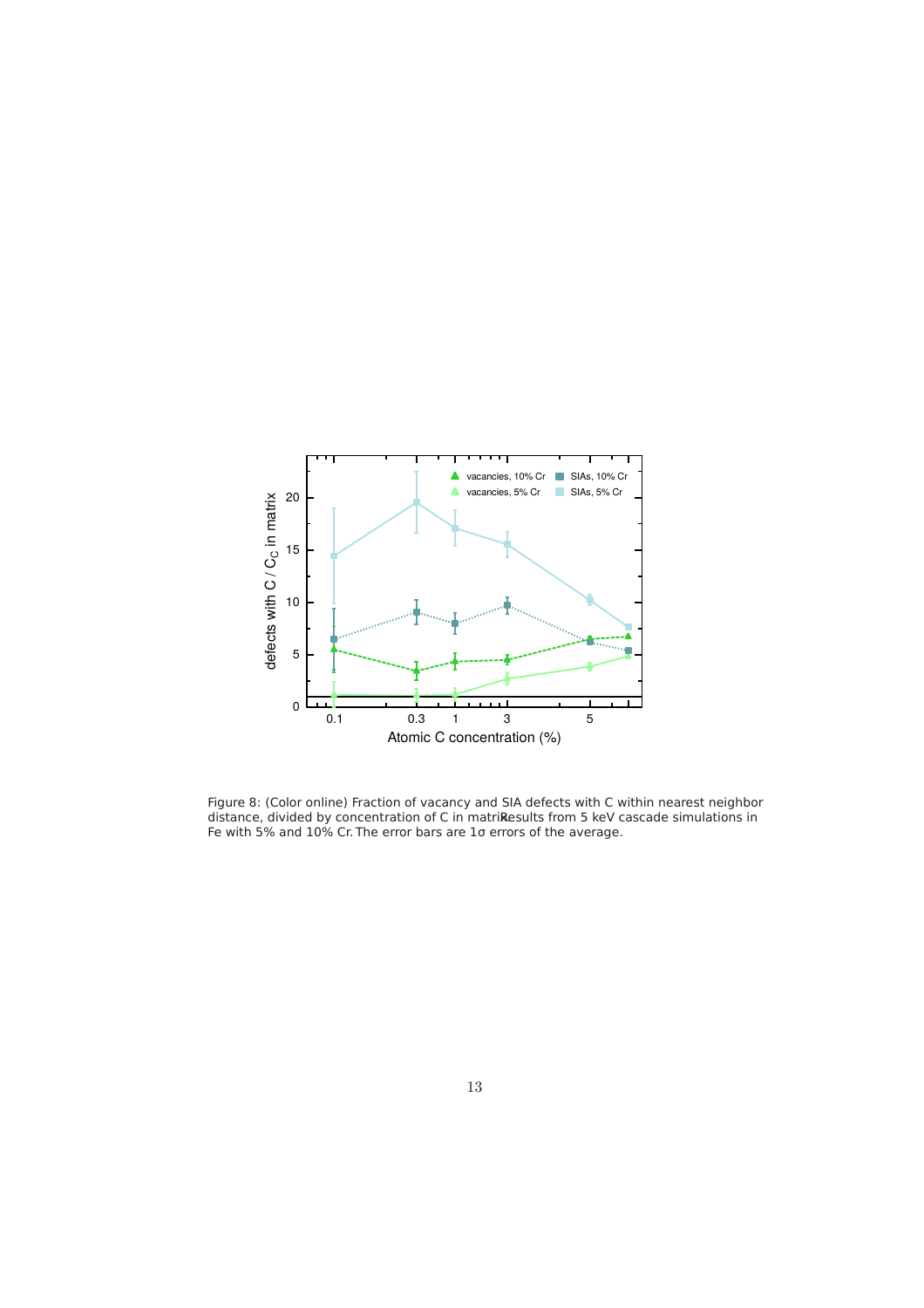#### 4. Conclusions

In conclusion, a slight difference can be seen in cascade damage simulated with the potential applied here, compared to earlier potentials.The effect of Cr was found to be more pronounced than previous studies have reported.

The results show that that the presence of C has a negligible effect on damage production in FeCrC alloys up to a C concentration of 1 at-%. At higher concentrations clear effects of C on the damage production are visible (likely related to onsets of phase transitions), but it is difficult to envision any stable ferritic steels where this high C concentrations would be relevant.

Comparison of the effects of Cr with previous simulations indicate that potential reliability remains an issue for quantitative prediction of damage production in FeCr alloys.

# Acknowledgements

This work, supported by the European Communities under the contract of Association between EURATOM/Tekes, was carried out within the framework of the European Fusion Development Agreement. Partial support was also received from the EURATOM 7th framework programme, under grant agreement number 212175 (GetMat project). The views and opinions expressed herein do not necessarily reflect those of the European Commission. The research was performed within the Finnish Centre of Excellence in Computational Molecular Science (CMS), financed by The Academy of Finland and the University of Helsinki. Grants of computer time from the Centre for Scientific Computing in Espoo, Finland, are gratefully acknowledged.

## References

- [1] B. van der Schaaf, D.S. Gelles, S. Jitsukawa, A. Kimura, R.L. Klueh, A. Mislang, G.R. Odette, J. Nucl. Mater. 283-287(2000) 52-59
- [2] B. van der Schaaf, F. Tavassoli, C. Fazio, E.Rigal, E.Diegele, R. Lindau, G. LeMarois, Fusion Eng. Des. 69 (2003) 197-203
- [3] A. Payl, E. Alves, L.C. Alves, C. Marques, R. Lindau, J.A. Odriozola, Fusion Eng. Des. 75-79(2005) 1061-1065
- [4] L. Malerba, J. Nucl. Mater. 351(2006) 28
- [5] D.A. Terentyev, L. Malerba, R. Chakarova, K. Nordlund, P. Olsson, M. Rieth, and J. Wallenius, J. Nucl. Mater. 349(2006) 119
- [6] K. Vårtler, C. Bj $\Upsilon$ orkas $D$ . Terentyev, L. Malerba, K.Nordlund, J. Nucl. Mater. 382(2008) 24
- [7] A. Calder, D. Bacon, A. Barashev, Y. Osetsky, J. Nucl. Mater. 382 (2008) 91-95